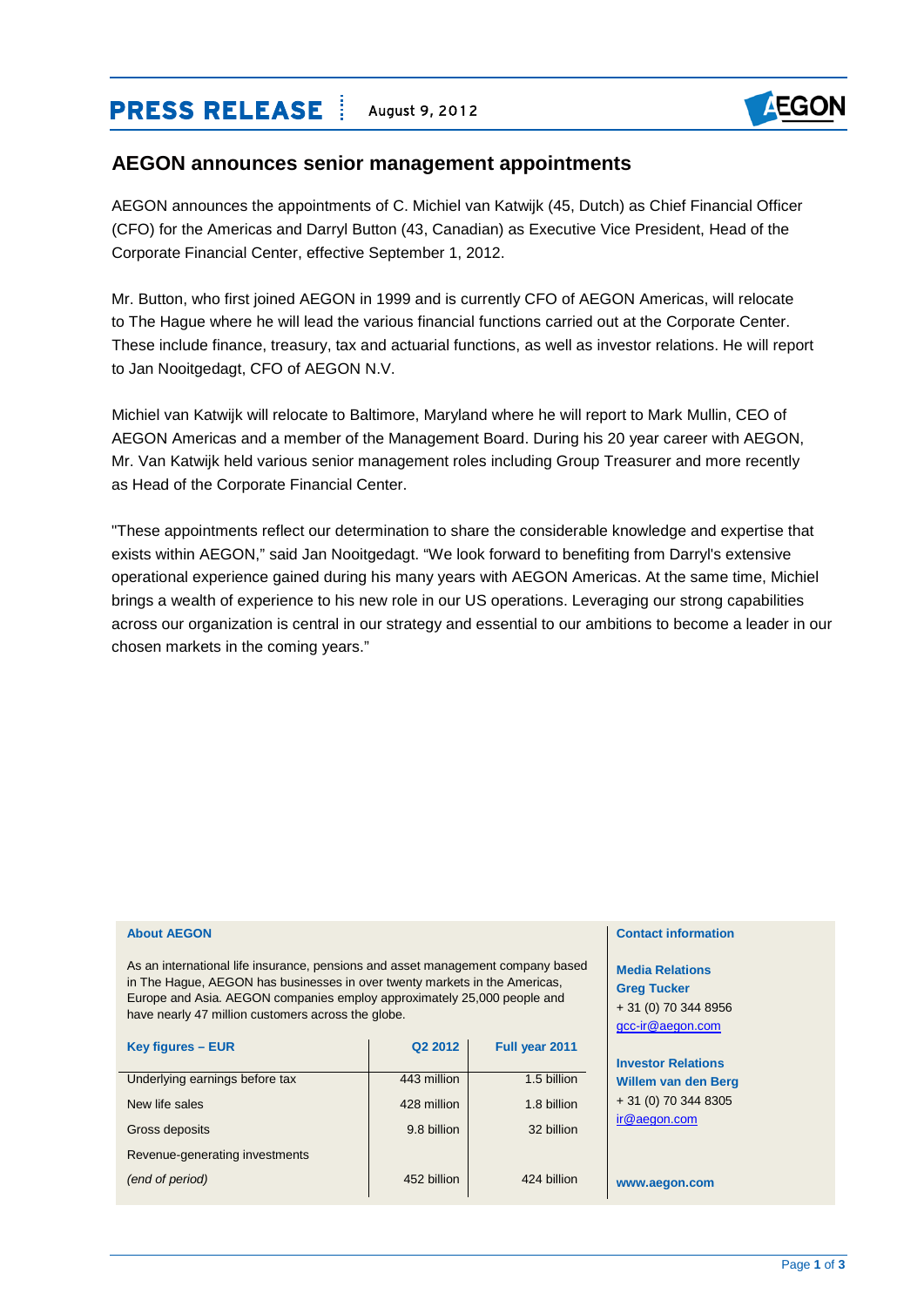

## **Darryl Button**

As at September 1, 2012: Executive Vice President, Head of the Corporate Financial Center 43, Canadian

Darryl Button joined AEGON in 1999 as Director of Product Development and Risk Management of AEGON USA's Institutional Markets operating unit. He was named AEGON USA's Corporate Actuary in 2002 and Chief Financial Officer of AEGON Americas in 2005, where he currently oversees overall balance sheet management activities for the Americas. From 2008-2011, he was given the additional responsibilities of Chairman, as well as executive management responsibility for AEGON's Canadian operations.

Darryl earned a bachelor's degree from the University of Waterloo in Ontario, Canada. He is a Fellow of the Society of Actuaries, Fellow of the Canadian Institute of Actuaries, and a member of the American Academy of Actuaries. Prior to joining AEGON, Darryl was employed by Mutual Life Insurance Co. of Canada.

## **Michiel van Katwijk**

As at September 1, 2012: CFO AEGON Americas 45, Dutch

Michiel van Katwijk started his career with AEGON in 1991. He has held a number of financial positions, and was appointed Group Treasurer in 1999. From 2003 to 2005, Michiel oversaw the development of AEGON's Group Risk Department. He has been closely involved with AEGON's capital markets activities, as well as AEGON's investor relations program for many years. In 2005, Michiel was appointed Executive Vice President of AEGON N.V. and in 2010 as Head of the Corporate Financial Center. His current responsibilities include actuarial, accounting and reporting, as well as treasury and capital management, tax, and investor relations.

Michiel holds a BBA from Nyenrode Business University and an MBA from the University of Rochester, New York.